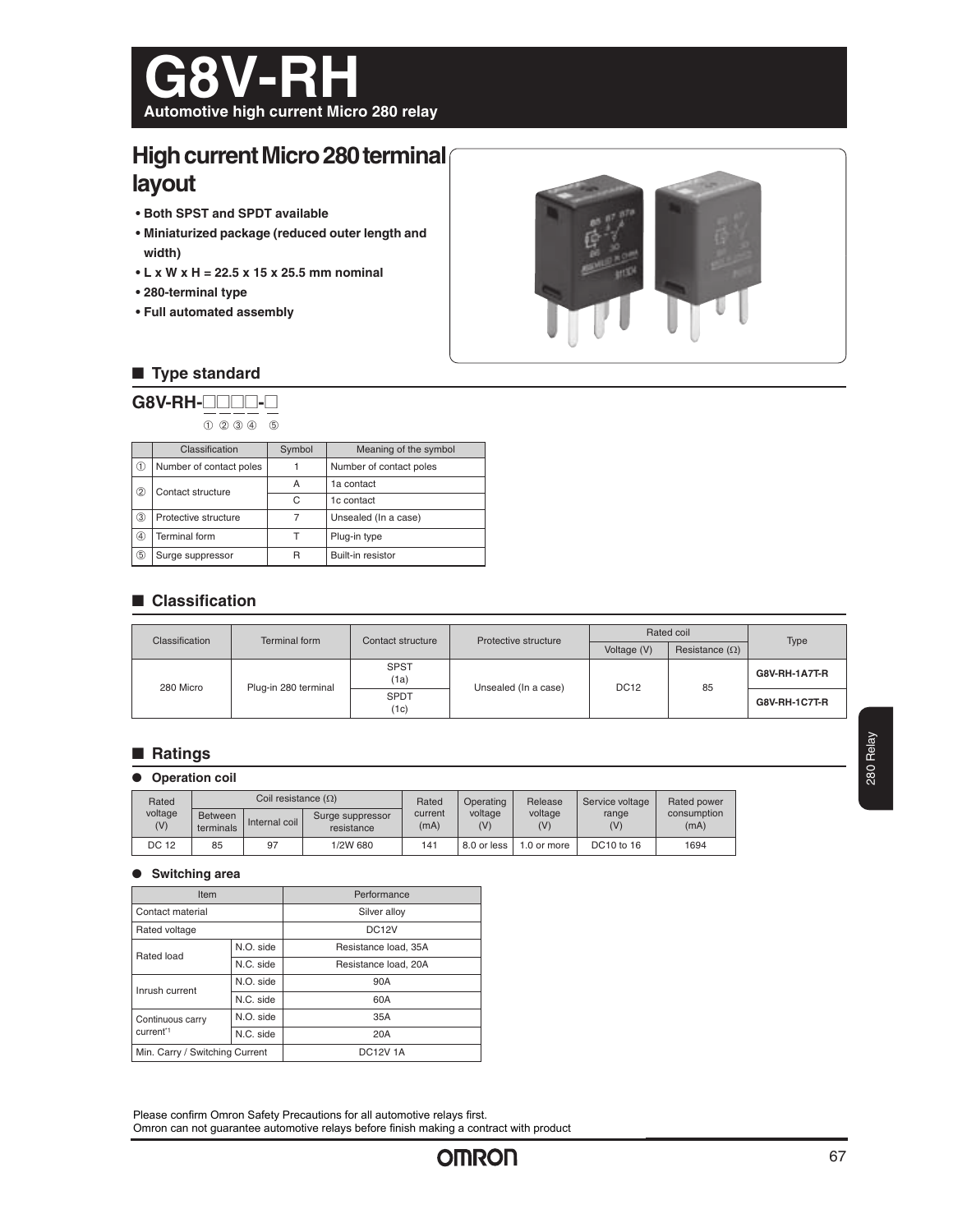# ■ **Performance**

| Item                                   |                            | Standard value                     |  |  |
|----------------------------------------|----------------------------|------------------------------------|--|--|
| Voltage drop                           | N.O. side                  | 150mV or less, 10A                 |  |  |
| between terminals                      | N.C. side                  | 175mV or less, 10A                 |  |  |
| Operating time <sup>*2</sup>           |                            | Max. 10ms at 14V (Normally 4ms)    |  |  |
| Release time <sup>*2</sup>             |                            | Max. 10ms at 14V (Normally 1.8 ms) |  |  |
| Insulation<br>resistance <sup>*3</sup> | Between coil and terminal  | $20M\Omega$ or more                |  |  |
|                                        | Between homopolar contacts | $20 \text{M}\Omega$ or more        |  |  |
| Withstand<br>voltage <sup>*4</sup>     | Between coil and terminal  | AC500V, for 1 minute               |  |  |
|                                        | Between homopolar contacts | AC500V, for 1 minute               |  |  |
| Vibration tolerance                    | Durability                 | 33Hz 43.1m/s <sup>2</sup>          |  |  |
|                                        | Malfunction                | 20 to 500Hz 43.1m/s <sup>2</sup>   |  |  |
| Mechanical endurance                   |                            | 1,000,000 times                    |  |  |
| Electrical endurance                   |                            | 100,000 times                      |  |  |
| Ambient temperature                    |                            | $-40$ to $+125^{\circ}$ C          |  |  |
| Ambient humidity                       |                            | 35 to 95%RH                        |  |  |
| Weight                                 |                            | Approx. 19.3q                      |  |  |

# ■ **Packing**

| Packing form      | Trav                  |
|-------------------|-----------------------|
| MOO <sup>-5</sup> | 480pcs (96pcs×5trays) |

Note: All values above are measured in early time under an ambient temperature of +20°C and humidity of 65% unless stated.

\*1. The value stated is at maximum temperature in a guaranteed ambient temperature.

\*2. Bounce time is not included.<br>\*3. Measured at DC500V.<br>\*4. Measured under 1mA of leak current, 50/60Hz for 1minute.<br>\*5. Minimum Order Quantity is subject to change, please feel free to contact our sales representativ

Please confirm Omron Safety Precautions for all automotive relays first. Omron can not guarantee automotive relays before finish making a contract with product